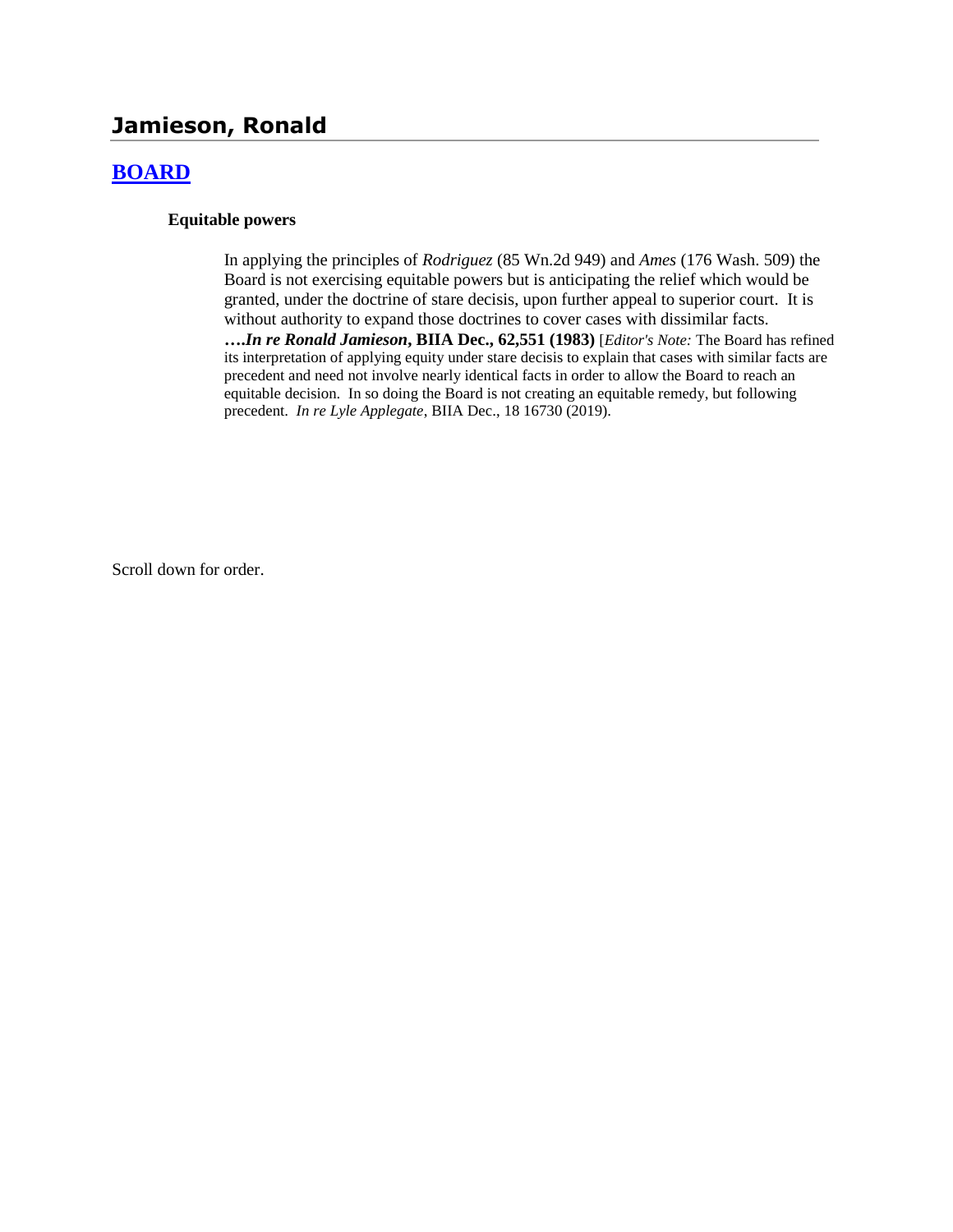## **BEFORE THE BOARD OF INDUSTRIAL INSURANCE APPEALS STATE OF WASHINGTON**

**)**

**)**

**IN RE: RONALD E. JAMIESON )**

**DOCKET NOS. 62,551, 62,94662,947, 62,948, 63,007 & 63,227**

**CLAIM NO. H-939866 ) DECISION AND ORDER**

APPEARANCES:

Claimant, Ronald E. Jamieson, by Walthew, Warner, Keefe, Arron, Costello and Thompson, per Robert M. Keefe and Thomas Thompson

Employer, McLean Trucking Company, by William, Lanza, Kastner and Gibbs, per Richard M. Slagle

Department of Labor and Industries, by The Attorney General, per Meredith Wright Morton and S. Frederick Feller, Assistants

Docket No. 62,551 involves a notice of appeal filed by the employer on July 16, 1982 from an order of the Department of Labor and Industries dated April 5, 1982, which allowed the claim as an industrial injury. Appeal **DISMISSED**.

Docket No. 62,946 involves a notice of appeal filed by the employer on September 16, 1982, from an order of the Department of Labor and Industries dated May 13, 1982, which paid the claimant time-loss compensation on an interlocutory basis for the period from May 17, 1981 through November 1, 1981. Appeal **DISMISSED**.

Docket No. 62,947 involves a notice of appeal filed by the employer on September 16, 1982, from an order of the Department of Labor and Industries dated May 25, 1982 which paid the claimant time-loss compensation for the period from January 1, 1982 through January 31, 1982. **REVERSED AND REMANDED**.

Docket No. 62,948 involves a notice of appeal filed by the employer on September 16, 1982 from an order of the Department of Labor and Industries dated July 23, 1982 which paid the claimant time-loss compensation for the period from July 1, 1982 through August 31, 1982. **REVERSED AND REMANDED**.

Docket No. 63,007 involves a notice of appeal filed by the employer on September 16, 1982, from an order of the Department of Labor and Industries dated July 23, 1982 which paid the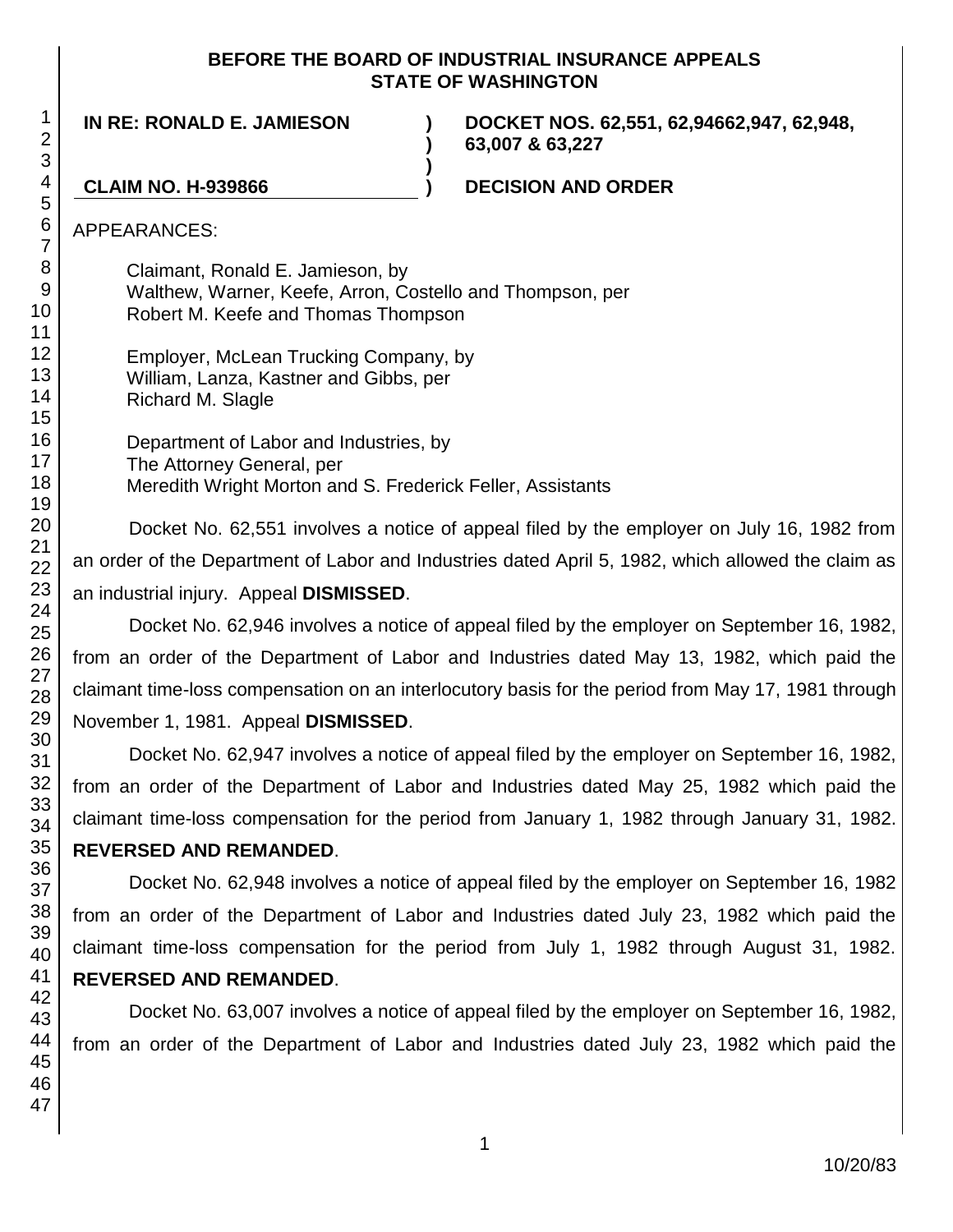claimant time-loss compensation for the period from February 1, 1982 through June 30, 1982. **REVERSED AND REMANDED**.

Docket No. 63,227 involves a notice of appeal filed by the employer on October 20, 1982, from an order of the Department of Labor and Industries dated September 20, 1982, which paid the claimant time-loss compensation for the period from September 1, 1982 through September 15, 1982. **REVERSED AND REMANDED**.

### **DECISION**

Pursuant to RCW 51.52.104 and RCW 51.52.106, this matter is before the Board for review and decision on timely Petitions for Review filed by the employer and the claimant to a Proposed Decision and Order issued on July 22, 1983, in which it was concluded and ordered as follows:

The Department order of April 5, 1982 was not induced by fraud, the notice of appeal received by the Board of Industrial Insurance Appeals on July 16, 1982 was not timely field, this Board lacked jurisdiction over the parties and subject matter in the appeal in Docket No. 62,551; and this appeal was therefore dismissed;

The appeal filed by the employer on September 16, 1982 and assigned Docket No. 62,946 which appealed from an interlocutory order issued by the Department on May 13, 1982, was dismissed;

In Docket No. 62,947 the order of the Department of Labor and Industries dated May 25, 1982, which paid the claimant time-loss compensation for the period from January 1, 1982 through January 31, 1982, was reversed;

In Docket No. 62,948, the order of the Department of Labor and Industries dated July 23, 1982, which paid the claimant time-loss compensation for the period from July 1, 1982 through August 31, 1982 was reversed;

In Docket No. 63,007, the order of the Department of Labor and Industries dated July 23, 1982, which paid the claimant time-loss compensation for the period from February 1, 1982 through June 30, 1982, was reversed; and

In Docket No. 63,227, the order of the Department of Labor and Industries dated September 20, 1982, which paid the claimant time-loss compensation for the period from September 1, 1982 through September 15, 1982, was reversed.

The Board has reviewed the evidentiary rulings in the record of proceedings and finds that no prejudicial error was committed and said rulings are hereby affirmed.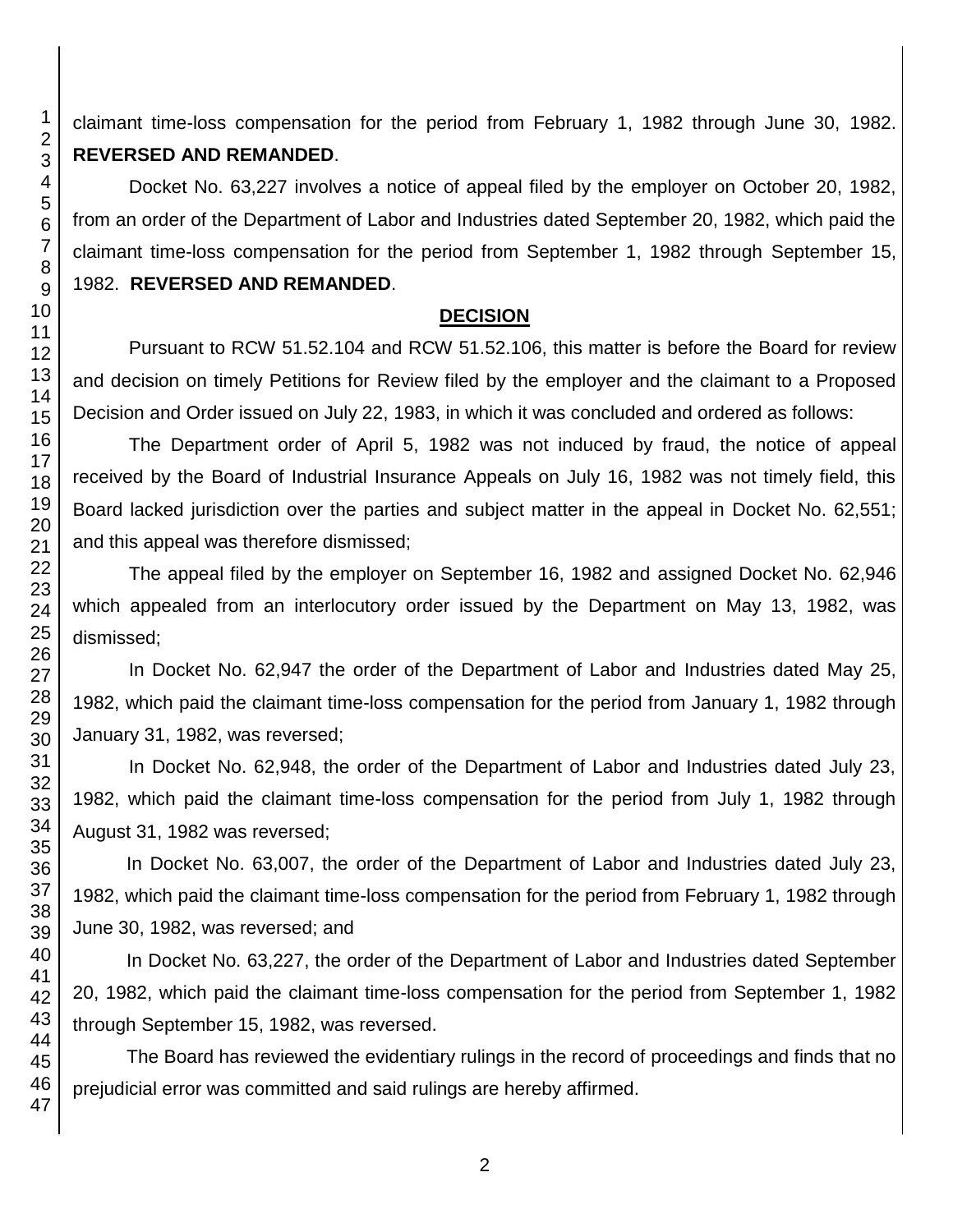The issues raised in the six appeals and the evidence presented therein are adequately set forth in the Proposed Decision and Order. However, we feel that further comment is required.

In Lewis v. Department of Labor and Industries, 46 Wn. 2d 391, 397 (1955), the court pointed out that the burden of proving those facts essential to support the jurisdiction of this Board falls upon the appellant. The employer is the appellant in each of the appeals before us and thus shoulders that burden.

Although not specifically defined within the Title 51 RCW, the active and timely administration of the Act contemplates from time to time the need to issue certain non-binding orders or communiques. Such orders are by nature and design intended to be "interlocutory". See Wiles v. Department of Labor and Industries, 34 Wn. 2d 714 (1949), at pages 721 and 722. In Docket No. 62,946, the order issued by the Department on May 13, 1982, in its heading at the top, clearly identified itself as an "interlocutory" order. As was pointed out in Lee v. Jacobs, 81 Wn. 2d 937, 941 (1973), the statute requires that a "final" order is required to provide notice in ten point boldfaced type of the time limit on the right of appeal. See RCW 51.52.050. If not appealed to the Board, the terms of such order are binding upon the parties and are entitled to res judicata effect. "Interlocutory" orders, on the other hand, carry no such legal consequences and are intended not to decide or adjudicate issues pertaining to a claim. We conclude that the Department's order dated May 13, 1982 (Docket No. 62,946) was in fact an interlocutory order which would not become final under the provisions of the first paragraph of RCW 51.52.050. Therefore, this Board lacks authority to hear the matter on its merits, and the employer's appeal should be dismissed.

Issues concerning whether the employer filed timely appeals are involved in the three appeals filed under Docket Nos. 62,551, 62,946 and 62,947. The issue is moot as to Docket No., 62,946 for the reason set forth above. In Docket Nos. 62,551 and 62,947 the orders appealed were issued April 5, 1982 and May 25, 1982 respectively, and appeals from these orders were received July 16, 1982 and September 16, 1982. Clearly in these appeals more than sixty days elapsed between the date of communication to the employer and the filing of the employer's notices of appeal therefrom.

Within the framework of Felthouse and Company v. Bresnahan, 145 Wn. 548, 550 (1927), the employer was permitted to present evidence which appears to establish, by a preponderance of the evidence that Mr. Jamieson at the time of his injury was not a "worker" or "employee", of McLean Trucking Company, within the provisions of RCW 51.08.180 and RCW 51.08.185.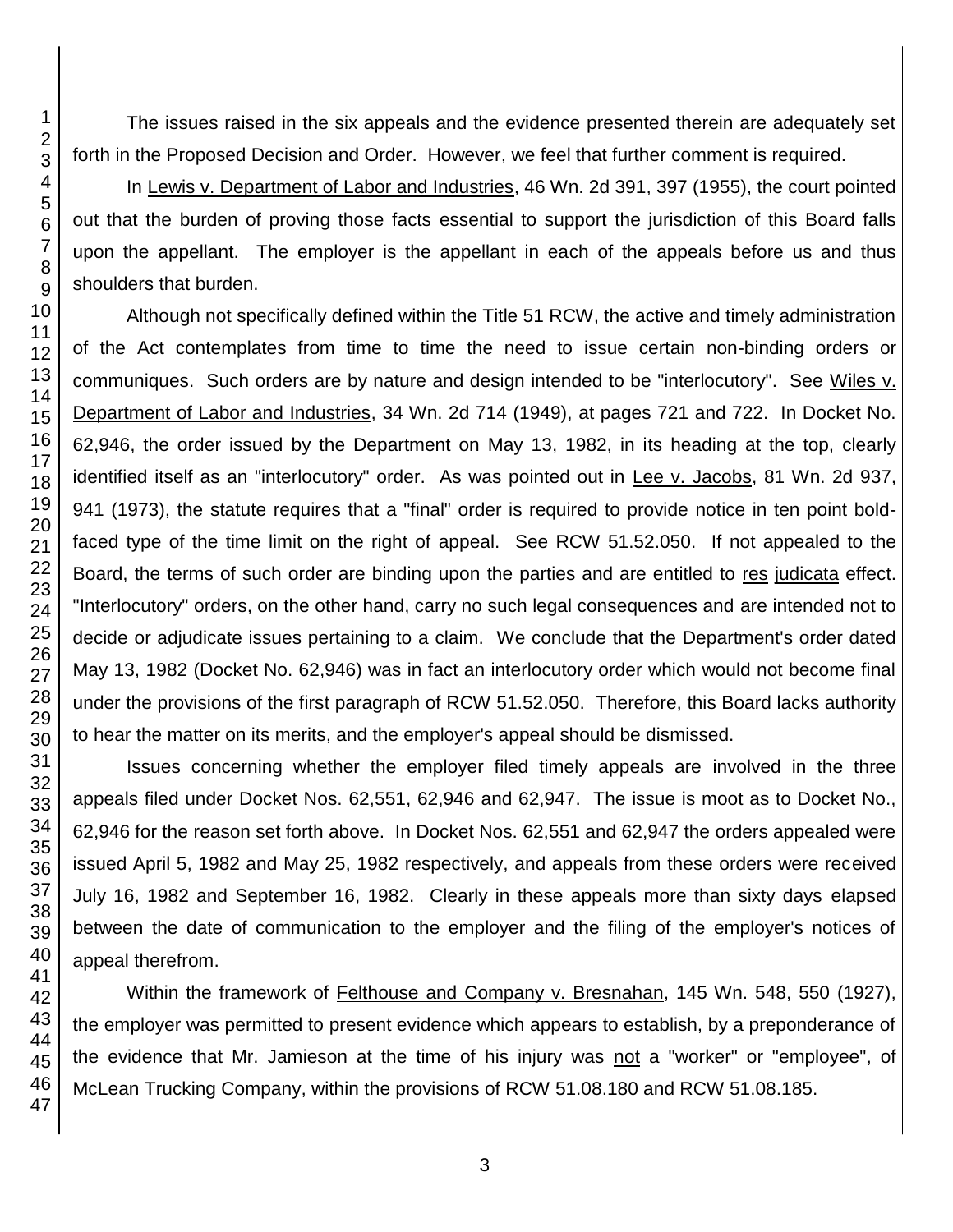The employer urges this Board to hold that the Department in issuing each of the two orders lacked subject matter jurisdiction. Therefore, it argues the application of the doctrine expressed in Wheaton v. Department of Labor and Industries, 40 Wn. 2d 56 (1952), and urges the two orders are void and are subject to attack regardless of the employer's failure to appeal within sixty days. We disagree. In Wheaton the void Department order under attack was not based upon a mixed question of fact and law; it was based solely upon a question of law, with the facts being undisputed. In Abraham v. Department of Labor and Industries, 178 Wn. 160, 162 (1934), the court makes it abundantly clear that the Department order under appeal rested upon a mixed question of fact and law, and determined that the Department could not set aside the prior acceptance of the claim in the absence of fraud or facts akin to fraud.

In Farrell v. Score, 67 Wn. 2d 957, 958 (1966), the court numerically lists the nine elements which must be established to prove fraud. In Beckendorf v. Beckendorf, 76 Wn. 2d 457, 462 (1969), the court restates the requirement that proof of fraud must be by evidence which is clear, cogent and convincing. The claimant submitted to the Department a document (Exhibit No. 11) with the signature of a "Christian Diachuk" bearing the descriptive position title, "Operations Manager Pacesetter, Division of McLean trucking". The weight of evidence shows the document was altered after it left Mr. Diachuk's hands by the addition of the descriptive title (Exhibits 13 and 14). However, we conclude the record does not show in a clear, cogent and convincing manner that the Department's determination of the employer-employee relationship was founded upon the inferences raised by the forged addition of the title below the name of Mr. Diachuk.

The employer urges this Board to eliminate the barrier of timeliness and to accept jurisdiction, based upon equitable principles such as those set forth in Rodriquez and Ames (both cited and analyzed in the Proposed Decision and Order). Unlike a court which possesses inherent authority, the Board is a strict creature of statute and has no power to do equity. Tacoma v. Civil Service Board of Tacoma, 6 Wn. App. 600, 606 (1972). The Board has only those powers specifically granted to it by the legislation which created it. We are compelled logically to apply the law as established in Rodriquez and Ames, but we are without authority to expand the doctrine to disseminate facts. This Board applies the law of those cases not because we hold equitable power. Rather, it is because this Board is anticipating the relief which would be granted under the principle of stare decisis upon further appeal to the superior court.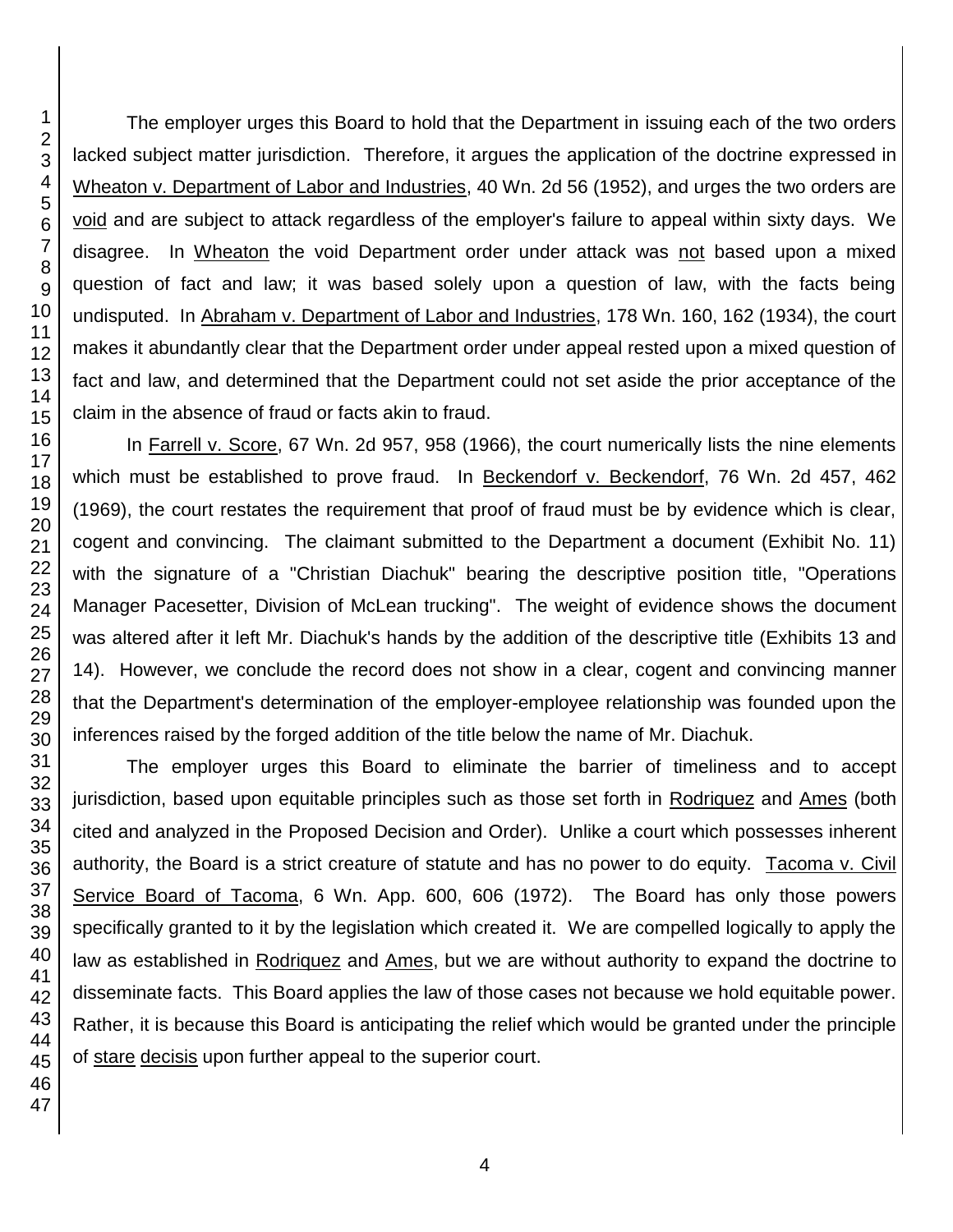Relative to Docket No. 62,551, involving the Department order issued April 5, 1982, which allowed the claim as an industrial injury, we conclude that the order must be affirmed. The appeal by the employer was not timely filed with this Board, the issuance of the order by the Department was not materially influenced by the claimant's alteration of Mr. Diachuk's letter (exhibit 11). Even though the determination of the employer-employee relationship may be factually erroneous, it was not induced by fraud or something of like nature. Rather the erroneous determination appears more plausibly to be the result of the employer's own benign neglect.

Using the yardsticks supplied by **Farrell** and **Beckendorf**, we reach the conclusion the Department was fraudulently induced by Mr. Jamieson to award temporary total disability benefits from May 17, 1981 through November 1, 1981 and January 1, 1982 through April 28, 1982. We conclude that this active deception voids every final notice which ordered the payment of such compensation for any portion of those periods. The department orders issued on May 25, 1982 (in Docket No. 62,947) and on July 23, 1982 (in Docket No. 63,007) are, therefore, void. Had this Board jurisdiction over the "interlocutory" order of May 13, 1982 (Docket No. 62,946) we would similarly order repayment of the benefits paid by that order (May 17, 1981 - November 1, 1981). However, we do add to our comments that since the awarding of that compensation was paid on an interlocutory basis, the Department possesses the authority, given the fact of fraudulent inducement to pay, to make demand upon Mr. Jamieson for its repayment.

Based on the above discussion, the claim will be remanded to the Department with direction to issue an order making demand upon the claimant for restitution of the amounts paid as temporary total disability by virtue of the orders of May 25, 1982 and July 23, 1982, and to take such further action as is indicated and in accord with law.

We have carefully studied the testimony of the three physicians who testified on behalf of the employer and the Department, along with all of the evidence relative to the periods of employment and the nature of the work performed by claimant subsequent to the industrial injury. We conclude that the claimant has failed to show, by a preponderance of the evidence, that he was temporarily totally disabled between January 1, 1982 and September 15, 1982, inclusive. Parenthetically we note that in Ehman v. Department of Labor and Industries, 33 Wn. 2d 584, 595 (1949), the court's recognition that the Industrial Insurance Act is to be liberally construed in favor of injured workers. Yet, the rule of liberal construction does not apply to questions of fact, i.e., those who claim benefits under the Act must establish by competent evidence their right to receive them.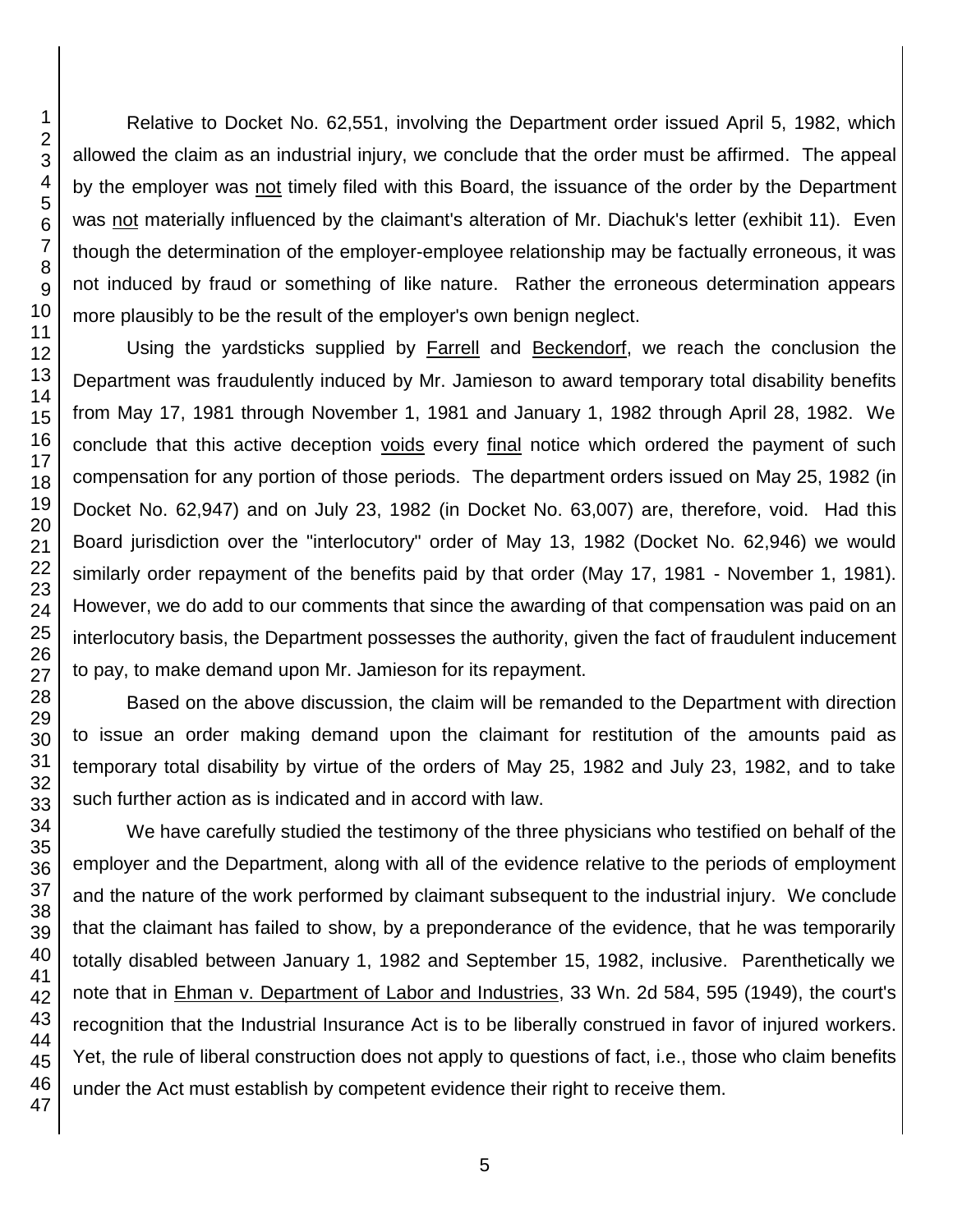It follows that the Department is entitled to be reimbursed for the time-loss compensation payments it made to the claimant in its orders dated July 23, 1982 (involving Docket No. 62,948) and September 20, 1982 (involving Docket No. 63,227). Those orders will be reversed and the Department will be directed to hold them for naught, and make demand upon Mr. Jamieson for reimbursement of the amounts paid.

The proposed findings, conclusions and order are hereby stricken and replaced by those that follow:

# **FINDINGS OF FACT**

- 1. On October 28, 1981, the Department of Labor and Industries received an accident report in which it was alleged that the claimant, Ronald E. Jamieson, had sustained an industrial injury on May 16, 1981, at or near Mission, South Dakota, while in the course of his employment with McLean Trucking Company. The Department assigned the claim number H-939866. On November 17, 1981, the Department issued an order rejecting the claim on the ground that the claimant was not a worker under the provisions of the Industrial Insurance Act. On December 30, 1981, the claimant filed with the Department a letter protesting the order of November 17, 1981. On February 1, 1982, the Department issued an order holding in abeyance its prior order dated November 17, 1981, pending further investigation. On April 5, 1982, the Department issued an order allowing the claim as an industrial injury. On July 16, 1982, McLean Trucking Company filed a notice of appeal with the Board of Industrial Insurance Appeals from the Department order dated April 5, 1982. On July 29, 1982, this Board issued an order granting the employer's appeal subject to proof of timeliness, assigned it Docket No. 62,551, and ordered that proceedings be held on the issues raised therein. On September 16, 1982, McLean Trucking Company filed with the Board a motion to amend its notice of appeal to explicitly include each and every order entered by the Department in Claim No. H-939866. Also, on September 16, 1982, the employer filed with this Board its amended notice of appeal challenging each order issued by the Department under Claim No. H-939866 on the grounds of lack of jurisdiction in the Department and that claimant was not temporarily and totally disabled by the incident of May 16, 1981.
- 2. In addition to the jurisdictional facts set forth above, on May 13, 1982, the Department issued an order, characterized in its heading as interlocutory in nature, paying to claimant time-loss compensation for the period from May 17, 1981 through November 1, 1981, inclusive. On September 16, 1982, the employer filed a notice of appeal with the Board from the order issued by the Department on May 13, 1982. On September 27, 1982, the Board issued an order granting the appeal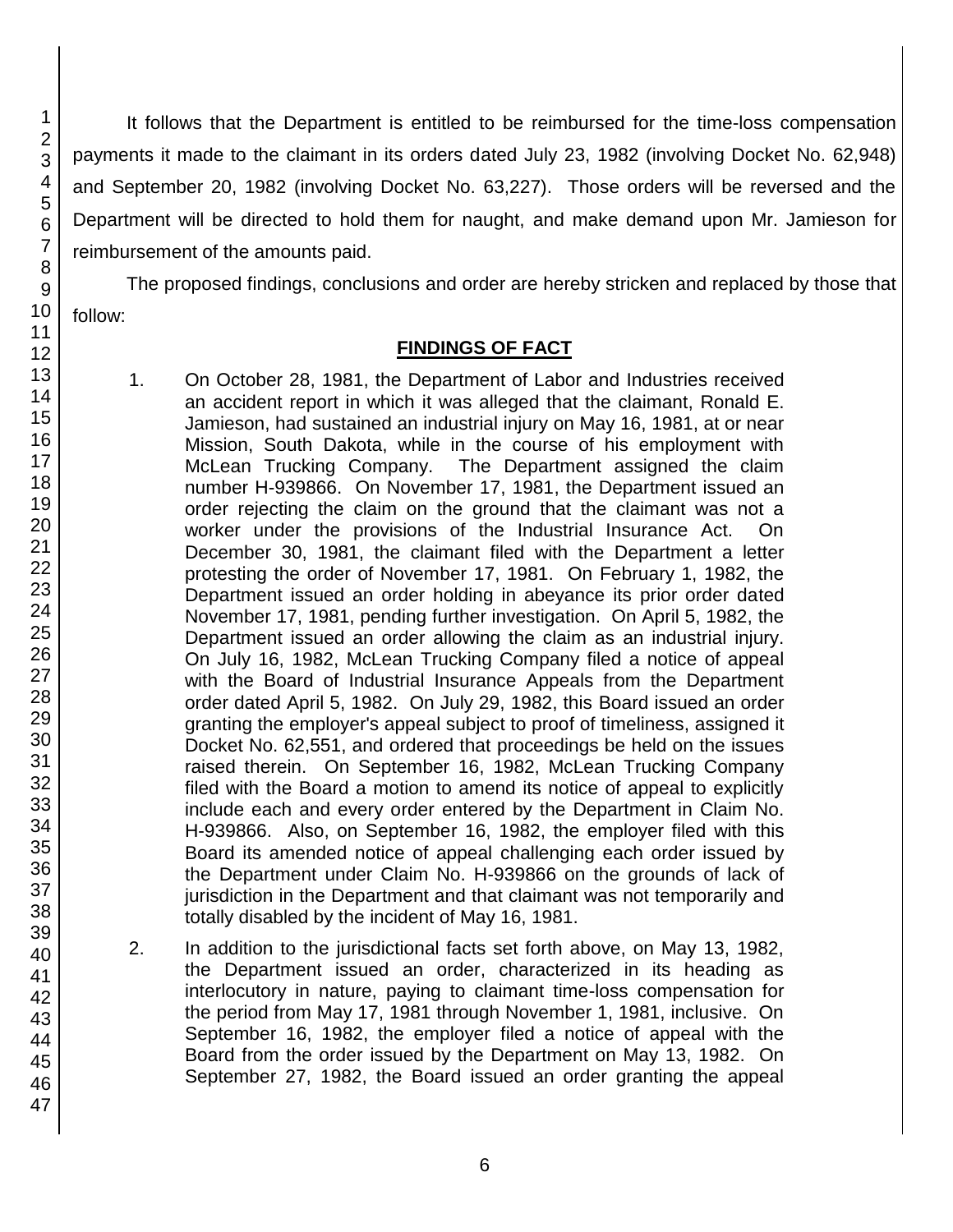subject to proof of timeliness, assigned it Docket No. 62,946, and directed that proceedings be held on the issues raised therein.

- 3. In addition to the jurisdictional facts set forth above, on May 25, 1982, the Department issued a further order paying to the claimant time-loss compensation for the period from January 1, 1982 through January 31, 1982, inclusive. On September 16, 1982, the employer filed a notice of appeal with the Board from that Department order dated May 25, 1982. On September 27, 1982, the Board issued an order granting the appeal subject to proof of timeliness, assigned it Docket No. 62,947, and directed that proceedings be held on the issues raised therein.
- 4. In addition to the jurisdictional facts set forth above, on July 23, 1982, the Department issued a further order paying the claimant time-loss compensation for the period from July 1, 1982 through August 31, 1982, inclusive. On September 16, 1982, the employer filed a notice of appeal with the Board from that Department order dated July 23, 1982. On September 27, 1982, the Board issued an order granting the appeal, assigned it Docket No. 62,948, and directed that proceedings be held on the issues raised therein.
- 5. In addition to the jurisdictional facts set forth above, on July 23, 1982, the Department issued a further order paying to the claimant time-loss compensation for the period from February 1, 1982 through June 30, 1982, inclusive. On September 16, 1982, the employer filed a notice of appeal with the Board from that order of the Department dated July 23, 1982. On September 27, 1982, the Board issued an order granting the appeal, assigned it Docket No. 63,007, and directed that proceedings be held on the issues raised therein.
- 6. In addition to the jurisdictional facts set forth above, on September 20, 1982, the Department issued a further order paying to the claimant timeloss compensation for the period from September 1, 1982 through September 15, 1982, inclusive. On October 20, 1982, the employer filed with the Board a notice of appeal from that Department order dated September 20, 1982. On November 9, 1982, the Board issued an order granting the appeal, assigned it Docket No. 63,227, and directed that proceedings be held on the issues raised therein.
- 7. On May 16, 1981, while in the course of his employment for McLean Trucking Company, the claimant, Ronald E. Jamieson, injured his left leg in or near Mission, South Dakota when the road bed upon which he was driving gave way beneath his truck. As a result of the industrial injury of May 16, 1981, the claimant, by history, had two conditions described as a hematoma and cellulitis.
- 8. Prior to May 16, 1981, the claimant who is approximately forty-five years of age, had many years of previous working experience in the trucking industry at various positions including dispatcher, truck drive, and terminal manager.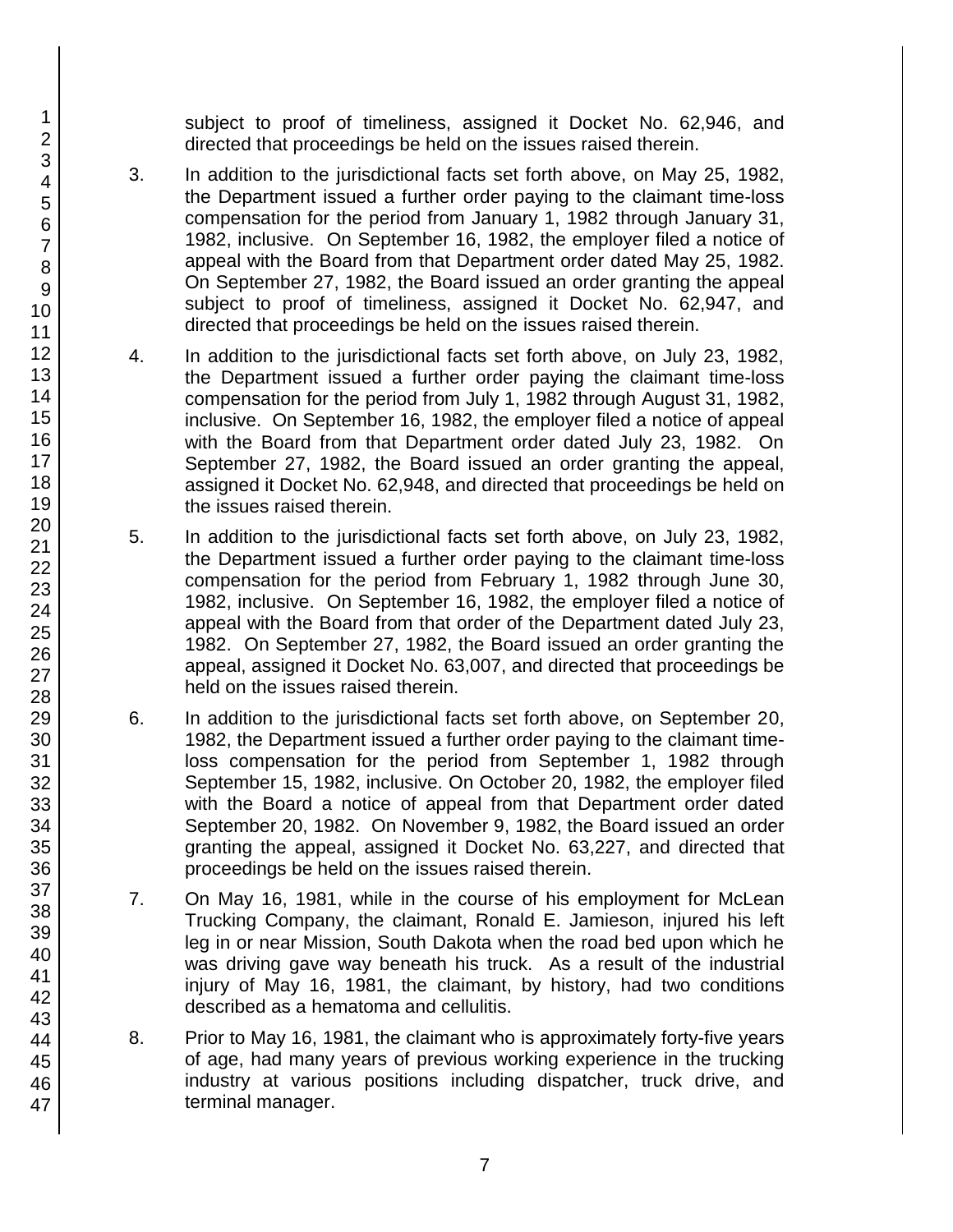- 9. Between January 1, 1982 and September 15, 1982, inclusive, the claimant was not temporarily and totally prevented from performing a gainful occupation on a reasonably continuous basis by any condition causally related to his industrial injury of May 16, 1981, when considered with the factors of his age and previous vocational experience.
- 10. In Docket No. 62,551, the employer's notice of appeal filed with this Board on July 16, 1982, from that order issued by the Department on April 5, 1982 which allowed the claim, was filed more than sixty days after communication of that order to the employer.
- 11. In Docket No. 62,947, the notice of appeal filed with this Board by the employer on September 16, 1982 from that order of the Department dated May 25, 1982, was filed more than sixty days after the communication of said order to the employer.
- 12. In issuing its order dated April 5, 1982 (in Docket No. 62,551), the Department did not rely upon the erroneous and forged addition of the title "Operations Manager, Pace Setter Division of McLean Trucking" beneath the name of Christian Diachuk on a document which had previously been submitted to the Department by the claimant, Ronald E. Jamieson.
- 13. On May 3, 1982, the Department received the claimant's affidavit which represented that during the inclusive period from May 16, 1981 to April 28, 1982, the claimant was unable to engage in a normal gainful occupation because of his industrial injury of May 16, 1981. The affidavit purported to represent an existing fact which was material to the claim. The affidavit was false. The claimant was aware of its falsity at the time he executed the affidavit and submitted it to the Department. The claimant intended that the affidavit should be acted upon by the Department to whom it was submitted. The Department was ignorant of the falsity of the affidavit. The Department relied upon the truth of the representation contained in the affidavit. The Department did in fact rely upon the truth of the representation, and had a right to rely upon it, in the absence of the receipt of any information from McLean Trucking Company. The Department was damaged by the payment to the claimant of time-loss compensation from its trust funds for the period from May 17, 1981 through April 28, 1982, inclusive.
- 14. The Department order dated May 13, 1982, paying time-loss compensation to claimant for the period between May 17, 1981 through November 1, 1981, inclusive, specifically stated in its heading that the order was interlocutory, rather than final, in nature.

47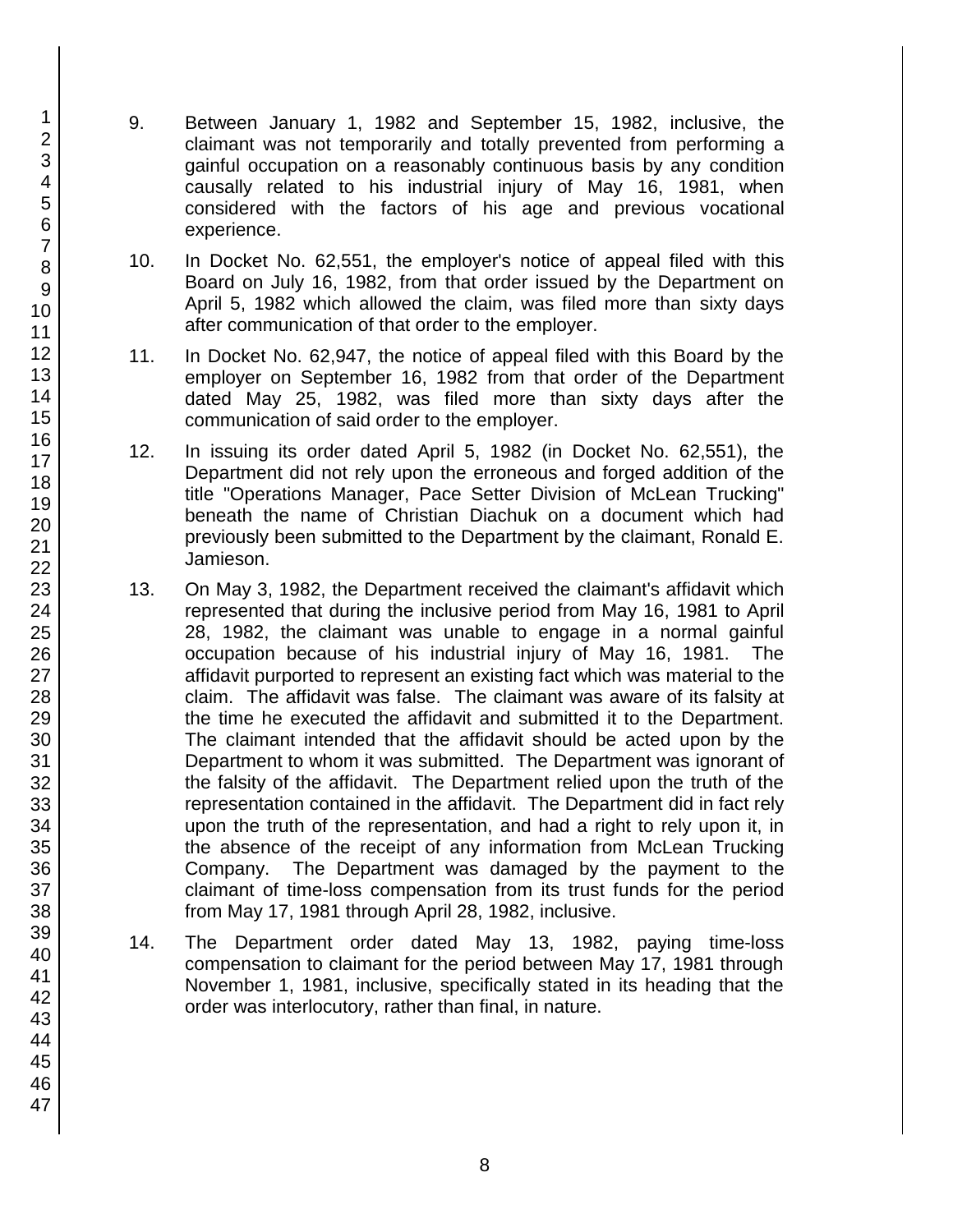# **CONCLUSIONS OF LAW**

Based upon the foregoing findings of fact, the Board enters the following conclusions:

- 1. The Department order of April 5, 1982, was not induced by fraud; no appeal was brought within sixty days of the communication of that Department order to the employer. Therefore, the Board lacks jurisdiction over the subject matter of the employer's appeal, filed on July 16, 1982 in Docket No. 62,551.
- 2. Under the provisions of RCW 51.52.050 and RCW 51.52.060, the order issued by the Department on May 13, 1982 was interlocutory rather than final in nature. Therefore, the Board lacks jurisdiction over the subject matter of the appeal filed by the employer on September 16, 1982 in Docket No. 62,946.
- 3. This Board has jurisdiction of the parties and the subject matter in the four appeals docketed under numbers 62,947, 62,948, 63,007 and 63,227.
- 4. Within the contemplation of the Industrial Insurance Act the claimant was not temporarily totally disabled, as a result of his industrial injury of May 16, 1981, during the inclusive period from January 1, 1982 to September 15, 1982, nor any portion thereof.
- 5. The actions of Ronald E. Jamieson in inducing the Department to pay him time-loss compensation for the inclusive period from January 1, 1982 through April 28, 1982, constituted fraud.
- 6. In Docket No. 62,947, the Department's order dated May 25, 1982, which paid time-loss compensation to the claimant for the inclusive period from January 1, 1982 through January 31, 1982, is null and void based upon fraud in inducement.
- 7. In Docket No. 63,007, the Department order dated July 23, 1982, which paid time-loss compensation to the claimant for the inclusive period from February 1, 1982 through June 30, 1982 is null and void, based in part on fraud in inducement.
- 8. In Docket No. 62,948, the Department's order dated July 23, 1982, incorrectly paid time-loss compensation to the claimant for the inclusive period from July 1, 1982 through August 31, 1982 as the claimant was not temporarily totally disabled during that period.
- 9. In Docket No. 63,227, the Department's order dated September 20, 1982, incorrectly paid time-loss compensation to the claimant for the inclusive period from September 1, 1982 through September 15, 1982 as the claimant was not temporarily totally disabled during that period.